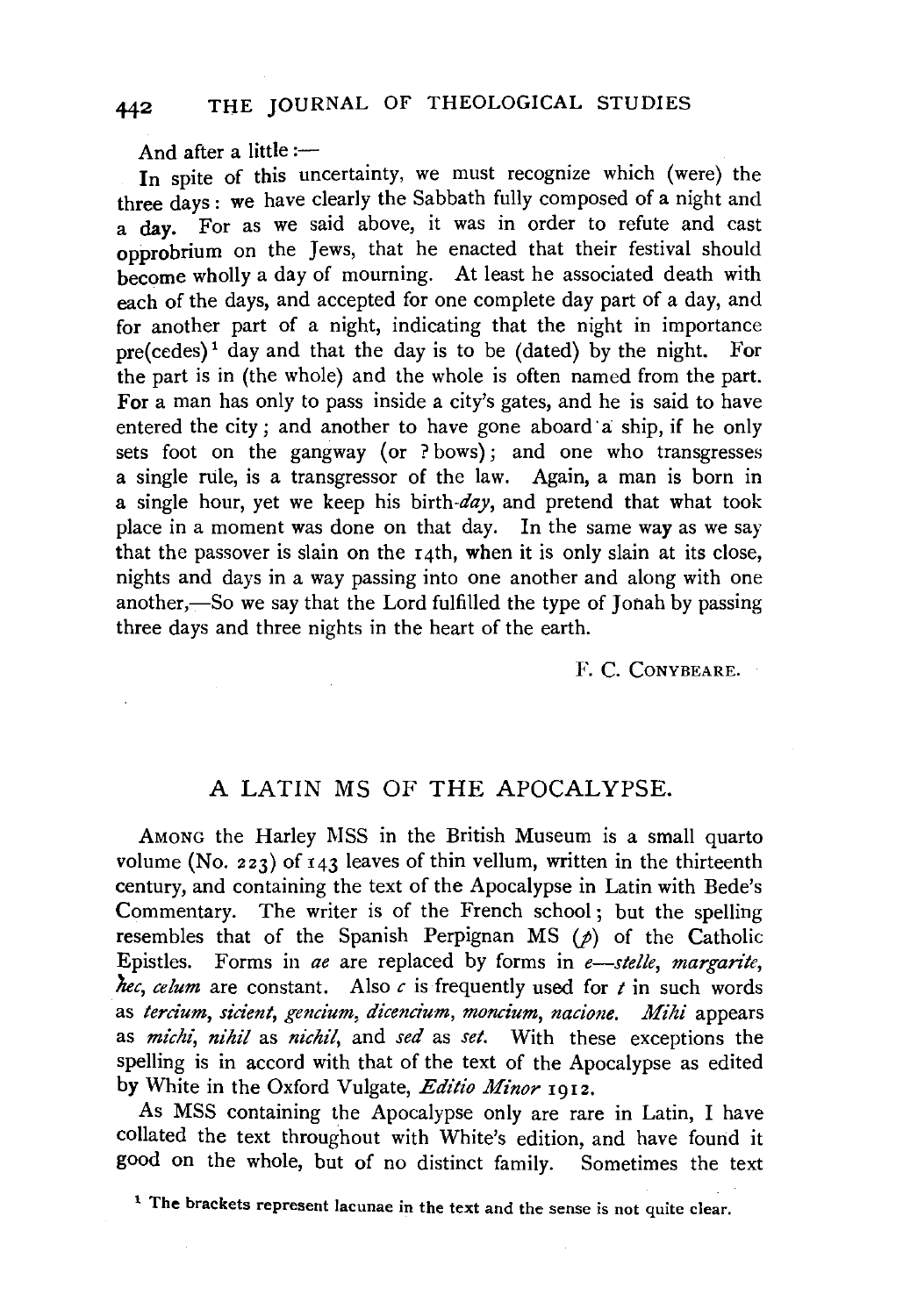agrees with F alone; but it also has agreements with A and with V. In addition, it has some readings of its own of some interest. The scribe copied from an old copy with Vulgate corrections above its text. These in a few instances he omitted to substitute and mechanically copied ; but afterwards, finding his mistake, he erased them, though not beyond recovery (cf. xviii 6 and xx 8). Two later hands of the hirteenth  $(m<sup>1</sup>)$  and fourteenth  $(m<sup>2</sup>)$  centuries made a few corrections; of these I have noted only the non-Vulgate readings. The second of these scribes wrote a curious extract at the end of the volume concerning the six ages of man and the eight ages of the world. As this may yield a clue to the provenance of our MS I have transcribed it.

The first six folios of the MS are mutilated, and only the following  $s$ ix fragments are now extant: $-$ 

- (I) proph[etie huius et] seruat ea que m ea scripta sunt. Tempus enim prope est.
- ( 2) asia. gracia uobis et pax ab eo qui est. et qui erat et qui uenturus est. Et a septem
- (3) Qui dilexit n $\lceil \cos \rceil$  et lauit nos a peccatis nostris in sanguine suo : et fecit nos
- (4) Ego sum alpha et  $\omega$ : principium et finis. dicit dis ds: qui est et qui erat. et qui uenturus est omnipotens.
- (s)  $\int$ part liceps in tribulacione et regno et pacientia in  $( + x\bar{p}o \ \textit{m}^2)$ ihu : fui in insula que appellatur pathmos
- (6) [di]cen[tis. Quod uides] scribe in libro et mitte septem ecclesiis. ephesum. et smyrmam. et pergamum. et thiatiram. et sardis et philadelphiam. et laodiciam.

Folio 7 *incipit* Cap. I 14 lana alba et tanquam nix.<br>Cap. I 14 tanquam flam. I5 auricalco Cap. I 14 tanquam flam. 15 auricalco uox eius sicut I6 ex utraque parte exibat 17 manum suam I8 *om.* et und 20 quas: que cand. sept. : > septem cand. *et* + aurea Cap. II  $r$  Et angelo dextra  $r$  is temptasti apost. :  $+$ esse 4 aduersum  $\epsilon$  ueniam tibi cito 7 aures audiendi *om.* ei 8 smirme 9 ab hiis sathane Io Nichil tempt. I aures I 2 rumpheam ex utraque p. I 3 sathane in diebus illis antiphas aput sathanas I4 aduersum pauca: +quia balach contra filios 17 aures om. ei i8 thiatyre auricalco 20 aduersum iezabel idolotitis 21 penitere 22 mechantur in tribulatione maxima erunt 2~ mortem 24 thiatyre altitudinem sathane 26 *om.* qui 2°  $\frac{24}{4}$  tinatyle antituation such  $\frac{27}{4}$  eas ferres:  $\frac{1}{4}$  at 29 aures **27** eas ferrea:  $+et$  29 aures<br>Cap. III **I** > sardis ecclesie 8 *om*. meum  $I^0$ 

sciant ro tempt. > uniu. orbem temptare 9 sathane  $II + E$ cce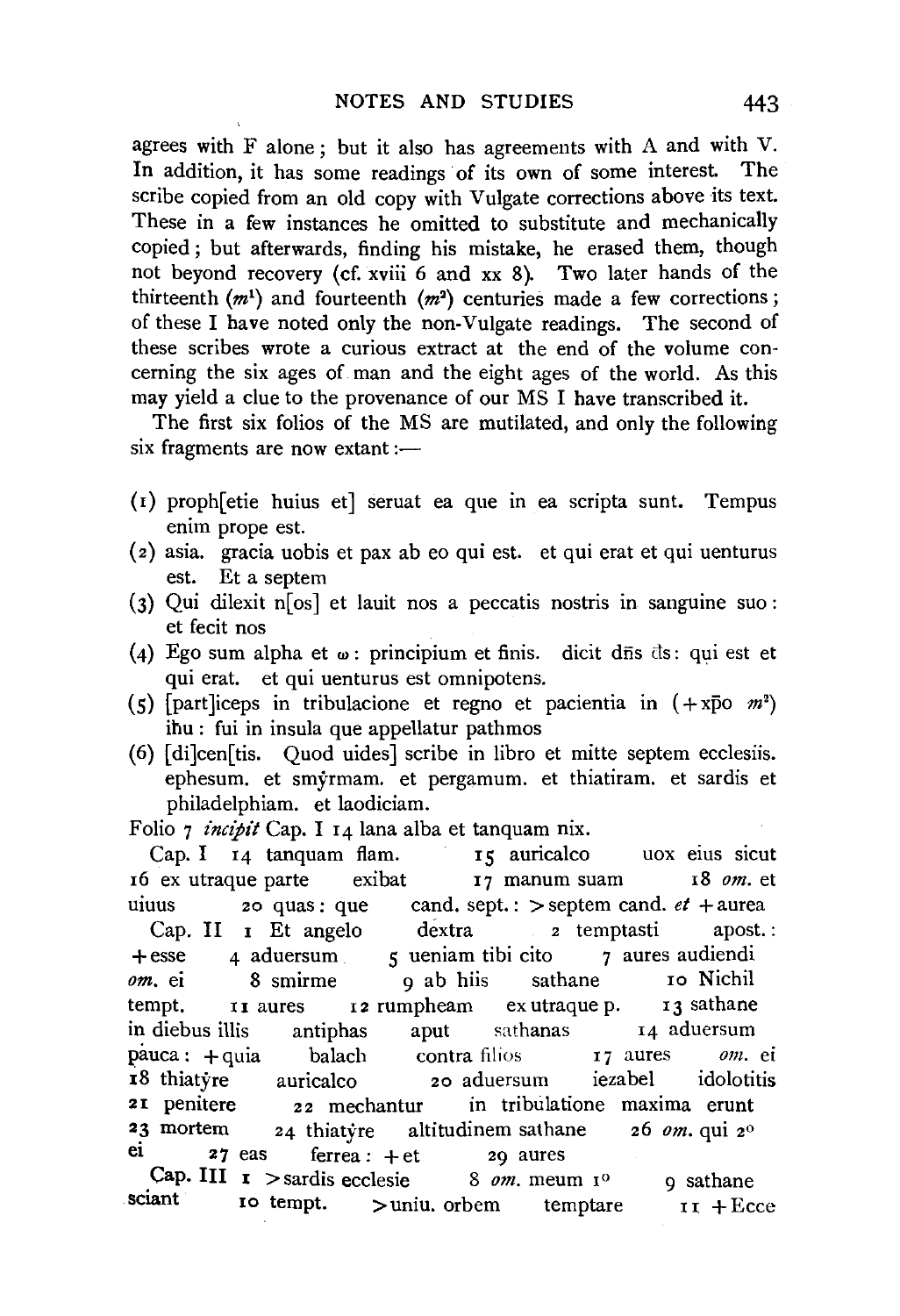## 444 THE JOURNAL OF THEOLOGICAL STUDIES

*ad init.* **I2** faciam faciam (sic) columpnam ciuit. dei mei :  $om.$  mei ierus. If *om.* et nec frig. nec cal. I7 > et nudus et cecus I8 collirio unge 20 intrabo 2 I trono *bis*  Cap. IV 2 Et statim  $3$  -lapidis yris smar. 4 sedilia *in rasura* uiginti et quatuor *scripsit ipse scriba* tronos uiginti et quatuor circumamicti corone auree 5 tron. *bis* qui 6 cristallo 8 non habebant die ac n. dfis ds : + sabaoth *supra lin. ipse scriba* 9 illa: + quatuor tronum io procidebant trono adorabant mittebant tronum

Cap. V I tronum *5* dixit septem : soluere 6 troni 7 accepit : + librum dextra super tronum 8 cytharas 9 cantabant  $\geq$  cant. nouum es:  $+$ d $\overline{a}$  es io eos: nos regnabimus I I troni >et seniorum *(in rasura* et animalium) et quatuor anim. I2 diuinitatem: dignitatem I3 terram: +et subtus terram et mare *om.* et quae sunt in mari ea: eo trono potestas:  $+$  deo nostro  $-14$  uiginti quatuor sen. cecid.: +in facies suas ad or. : + deum ( *erasit et substituit* uiuentem in secula seculorum  $m^2$ )

Cap. VI r dicens 3 Ueni: +et uide *om.* tamquam uo. tonitrui Ueni: +et uide 4 ruffus illi: ei  $5$  U eni : +et uide 6 *om.* tamquam dicencium ordei denario 2° : +uno 7 Ueni: +et uide 8 om. Et uidi desuper: super eum infernus illi: ei omnis potestas "gladio et fam. 9 > sig. quintum  $om.$  propter  $2^{\circ}$  testim.: +ihu xpi II >temp. adhuc  $12 \text{ cm}$ . uidi  $\text{ cm}$ . et  $2^{\circ}$  I3 a uento I5 in petris 16 tronum

Cap. VII I flarent *et om*. uentus 4 *om.* signatorum 5 ex ruben (om. tribu) *milia* (et vv. 6, 7, 8): + signati decies 6 neptali  $m^*$ 7 ysacar 8 iosep 9 *om.* gentibus et tribubus tronum stolis albis Io tronum II troni throni 2°: troni et seniorum I 2 *om.* et *ante* honor I 3 respondit : respondens dicens: dixit hii 14 hii uenerunt 15 tronum trono habitat I 6 neque cad. I 7 troni ex: ab eorum: scorum *(sed correxit in* eorum m\*)

Cap. VIII I silencium:  $+$ magnum 3 thurib. t. aureum:  $+$ in manu sua de orat. ante thronum : in conspectu dei 5 thurib.  $>$ fulg. et uoces et ton. terremotus magnus 6 parau.  $m^*$ , preparau.  $m^2$  tubis 7 mixtus combusta est  $2^0$ : concremata est 8 et  $2^{\circ}$ :  $+$  ecce  $\qquad$  9 cre. eorum habebant animas:  $+$  in mari Io -magna I I absinthium I2 tertia pars 3° *scripsit ipse in rasura* stellarum ita ut >tert. pars noctis 13 >ang. trium Cap. IX  $\,$  3 locuste  $\,$  4 ullam arb. (ullam *faciens ex* omnem)  $m<sup>1</sup>$ *5* datum: preceptum ut: sicut 7 locust. prelium hominis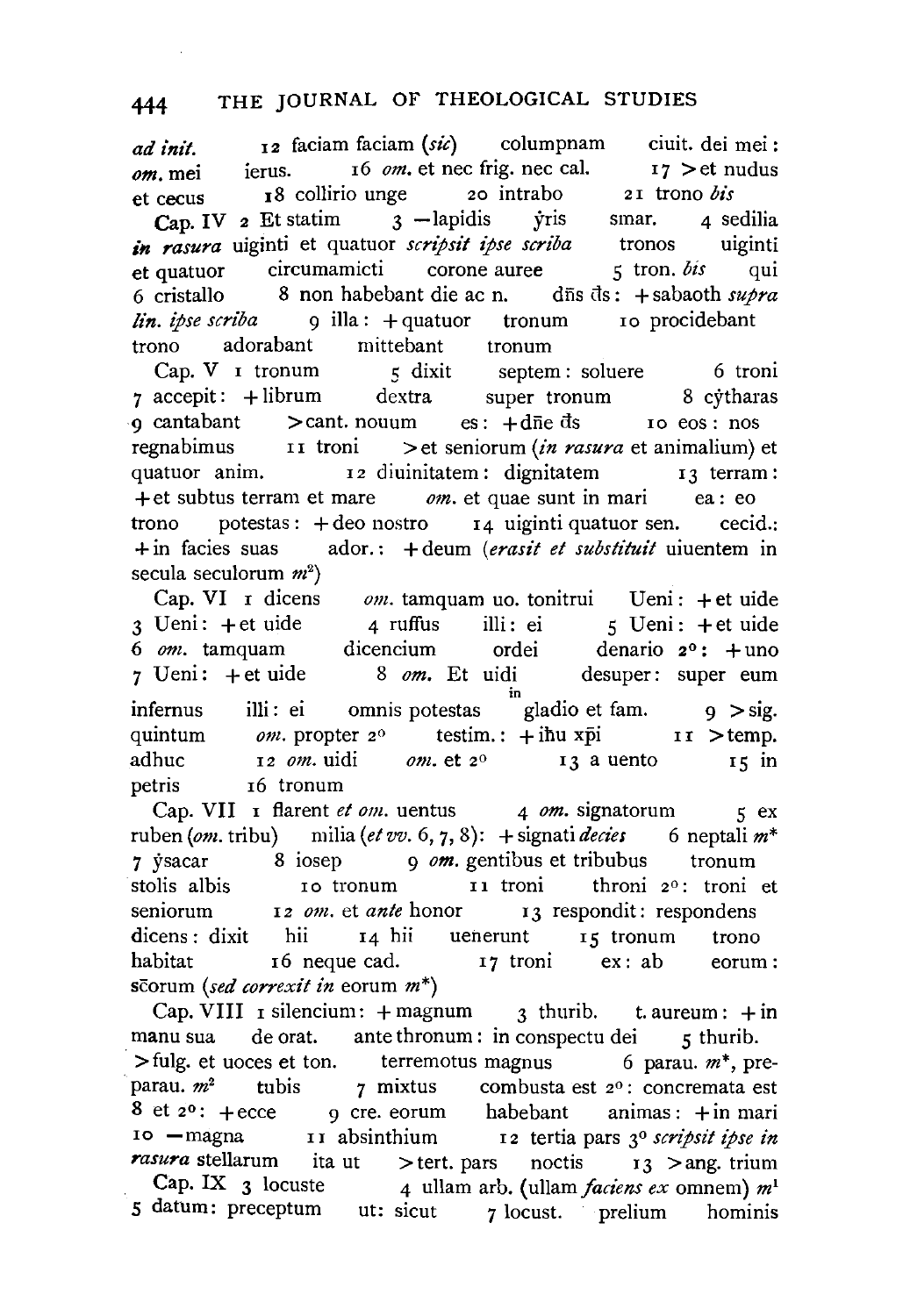8 sicut 2°:  $+$  dentes 9 hab. loricam I o aculei:  $+$  erant  $\ge$  quin-<br>que men. II abadon appollion I 2 et ecce I 3 - unam que men. It abadon appollion  $12$  et ecce  $13$  -unam<br>(unum)  $ex: +$ quattuor  $14$  eufraten 16 uigies  $17$  iacinc-(unum) ex: +quattuor I4 eufraten I6 uigies I7 iacinctinas equorum: eorum - erant *(supp. z'n mg.* m\*) ipsorum: eorum I8 quod procedebat de ore II9 eore eorum nam:<br>  $+et$  habentibus 21 neque 1<sup>0</sup>: et

et habentibus 21 neque  $I^0$ : et Cap. X I yris cap. eius: + erat Cap. X I yris cap. eius:  $+\text{erat}$  ut: sicut columpna<br>2 > dex. ped. suum 4 dicentem:  $+\text{michi}$  5 super bis 2 >dex. ped. suum  $\frac{4 \text{ dicentem} : + \text{michi}}{4 \text{ dicentem} : + \text{tunc } m^2}$  mist. 8 uox quam : 7 -uocis ceperit canere:  $+\text{tunc } m^2$  mist. 8 uox quam:<br>uocem >it. log. mecum de caelo -et  $z^{\circ}$  Uade: +et  $>$ it. loq. mecum de caelo  $-$ et 2<sup>o</sup> Uade:  $+$ et  $\alpha$  dixit  $-$ librum ro eum : illum  $>$ dulce tansuper  $\delta i$  9 dixit -librum 10 eum : illum >dulce tan-<br>quam mel 11 dixit prophetare : predicare >gent. et pop. prophetare : predicare  $\ge$  gent. et pop.<br>ensure dicens : et dictum (+est mihi Cap. XI I calamus: + mensure dicens: et dictum (+ est mil)<br>
2 autem: uero ne meciaris illud 3 xL ( $\phi r \sigma$  Lx) m<sup>2</sup>)<br>saccis ) 2 autem: uero ne meciaris illud 3 XL *(pro* LX) sandelabra : + lucencia *5* uoluerit eis noc.<br>
state orum : illorum *6* Hii *ipsorum* : illorum illorum : eorum eorum : illorum 6 Hii ipsorum : illorum<br>  $\sigma$  ascendet aduersus illos : contra eos uinc. eos -illos  $\sigma$ <sup>o</sup> aduersus illos : contra eos uinc. eos -illos  $3^{\circ}$ <br>8 corp. eorum : + iacebunt in platea > spiritualiter *(addz'dz't* m2  $8$  corp. eorum:  $+$ iacebunt uocatur egyptus —et 3<sup>°</sup> *Two folios are mutilated after the words of verse*  $9$  per tres dies et dimi . . . *What remains of them*  $contains$  as follows :-

10 [Et] inha[bitantes ter]ram gaudebunt super illis et iocundabuntur. et munera mittent inuicem quoniam hii duo prophete cruciauerunt eos qui habitant super terram. <sup>11</sup> Et post tres dies et dimidium sps uite a deo intrauit in eos ......<sup>12</sup> Et audierunt uocem magnam de celo dicentem illis. Ascendite hue. Et ascenderunt in celum in nube : et uiderunt illos inimici illorum. 18 Et in ilia hora factus est terremotus magnus : ...... et rel[iqui in timo ]re sunt missi et dederunt gloriam deo celi. <sup>14</sup> Ue secundum abiit: ecce tercium [et ecce ue terc.  $m<sup>1</sup>$ ] ueniet cito . . . . . . . . facte sunt uoces magne in celo dicentes. Factum est regnum mundi huius dni (+ nostri  $m^2$ ) et xpi eius et regnabit in secula seculorum. <sup>16</sup> Et uiginti quatuor, *after which* Fol. 77 *begins with the next word* seniores.

Cap. XI 17 quia : et qui *om.* et regnasti 19 est est  $(sic)$   $m^*$ archa terremotus

Cap. XII 2 et clamat: clamauit 3 ru magnus et rufus  $\omega m$ . quae erat paritura 5 erat tronum 6 pascat 4 *om*. quae erat paritura *5* erat tronum 6 pascat<br>7 prelium magnum michael preli. 8 > eorum inuentus est  $\text{michael}$  preli. 8 > eorum inuentus est  $9$  >ille draco sathanas seducebat  $13$  proiectus esset 14 *om.* in 2<sup>0</sup> tempera temperis 16 *om.* terra 2<sup>0</sup> 17 prelium<br>**xpi ihu** 18 sedit et stetit (!)  $m^2$  arenam  $x^2$  is sedit et stetit (!)  $m^2$  arenam

Cap. XIII 1 mari 3 Et  $I^{\circ}:$  + uidi  $\theta$  m. mortis 4 qui ded. 5 ei : illi suis: eius blasphemiam morte illi: ei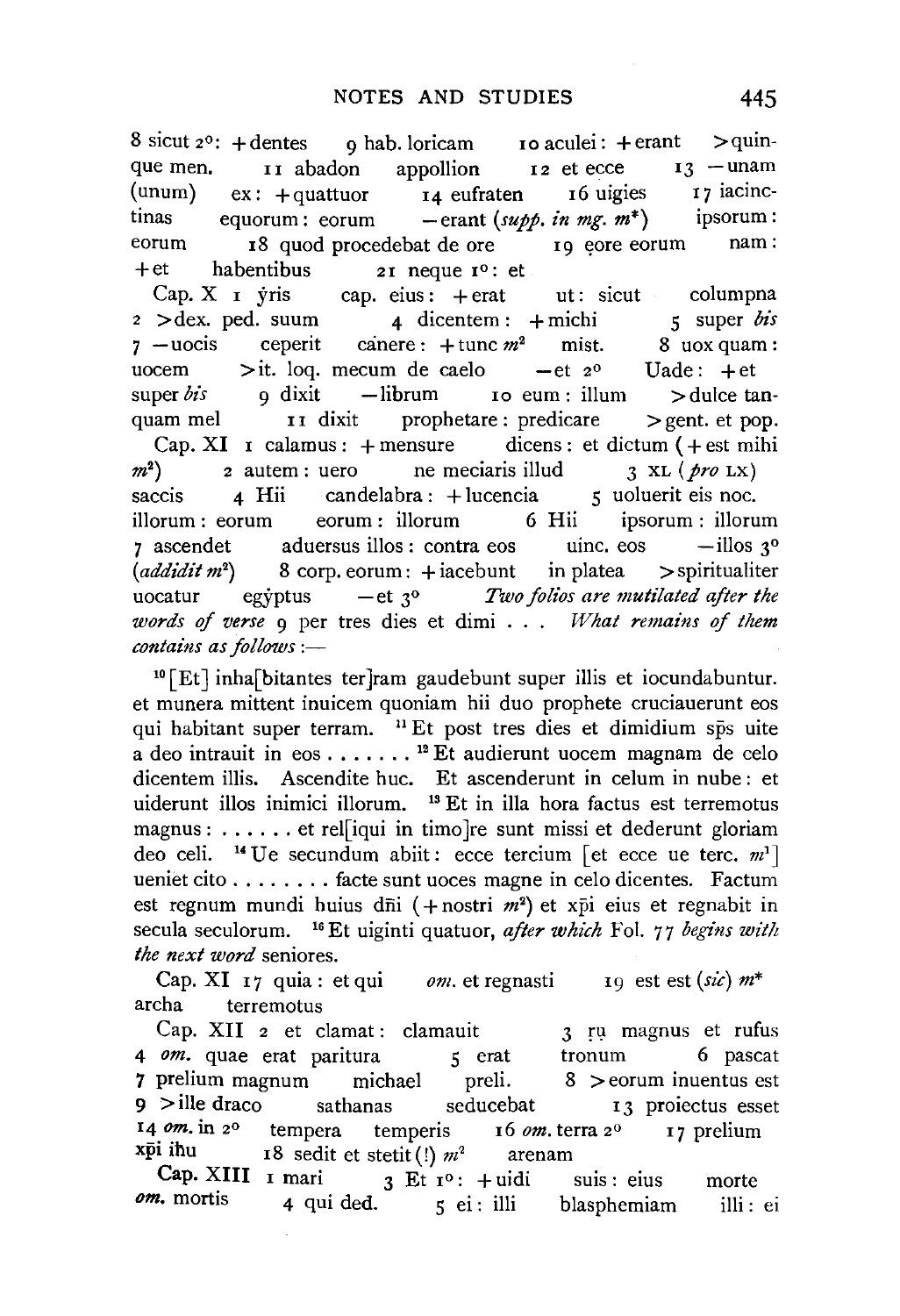6 blasphemiam ad: contra  $m^*$  *in mg* 7 illi: ei > fac. bell. 8 habitant >nom. non s. scrip. 9 Qui habet aures audiat  $10$  in cap.  $I^0$ : + duxerit in gladio occidi II ut  $I^2$  > omnem pot. pri. best. omnes hab. I 3 aciam (= etiam) -in terram 14 hab. in terram ymaginem 15 ymag. *ter* > et ut faciet  $16$  caracterem  $17$  posset  $>$  uend. aut em. caracterem bestiae aut nomen aut num.  $r^8 > 0$ est sap. sexcenti

Cap. XIV I super syon 2 uox quam aud. cithared. 4 hii ter - sunt qui 2° secuntur ierit 5 ipsorum in *rasura* eorum sunt : +ante tronum 7 dicentem uoce magna d<del>nm</del> -et (ante mare) 8 babilon magna: +ciuitas potauit 9 Et tertius angelus ( -alius) >uoce magna dicens  $\gamma$ mag. carac.: + eius I o quod mixtum est - irae 2<sup>o</sup> cruciabuntur et in conspectu agni II ascendet habebunt ymag. I 2 Hec est pat. scorum I3 dicentem michi secuntur rs nubem: +dicens hora: +metendi I6 messuit terram 18 angelus: + exiuit habebat po. super 19 -in terram 20 sexcenta

Cap.  $XV$   $I >$  mag. et mir. in celo  $>$  sept. plagas 2 igni ymag. eius super cjtharas 3 moysi *hiat MS ab* magni*vers.* 4 *usque ad* septem  $I^{\circ}$  *vers.* 6

Cap. XVI I irae : iracundie 2 habebant ymag. 6 fuderunt quoniam digni sunt  $7 >$ eciam altare dicens 8 quartus : +angelus affligere igne 9 habentes ro quintus: +angelus comederunt II ex: de I2 sextus: +angelus -illud aquas regibus: + uenientibus 13 pseudopro.: +exisse I4 >sps enim demon. sunt ad prelium >omnip. dei IS Et ecce r6 congregabunt hermageden *m\** 17 septimus: +angelus trono I8 terremot. *bis* 19 babilon >ante deum in mem. eius : dei

Cap. XVII I dampna. 2 omnes qui habitant terram 4 abhominacione 5 -nomen misterium babilon abhom. 7 huius mulieris 8 >nom. non sunt scripta II -et *(ante*  ipsa) uadit I2 accipient 13 hii habebunt >suam et potest. 14 hii et electi 15 aquas m<sup>\*</sup>, aque m<sup>1</sup>  $16$  et bestiam : in bestiam hii  $17$  dabit  $>$  illi plac. est XVIII I illumi. 2 babilon 5 deus 6 reddidit uobis eius : +et in polculo quod miscuit I uobis miscete I *rescripsit m\* secundis curis. Primum dedit* ds in poculo quod mis cuit uobis miscet  $\frac{1}{\sqrt{1-\frac{1}{\sqrt{1-\frac{1}{\sqrt{1-\frac{1}{\sqrt{1-\frac{1}{\sqrt{1-\frac{1}{\sqrt{1-\frac{1}{\sqrt{1-\frac{1}{\sqrt{1-\frac{1}{\sqrt{1-\frac{1}{\sqrt{1-\frac{1}{\sqrt{1-\frac{1}{\sqrt{1-\frac{1}{\sqrt{1-\frac{1}{\sqrt{1-\frac{1}{\sqrt{1-\frac{1}{\sqrt{1-\frac{1}{\sqrt{1-\frac{1}{\sqrt{1-\frac{1}{\sqrt{1-\frac{1}{\sqrt{1-\frac{1}{\sqrt{1-\frac{1}{\sqrt{1-\frac{1}{\sqrt{1-\frac{1}{\sqrt{1-\frac{1$ merces  $m^2$  bissi thinum ferro:  $+$ et uitro  $m^2$  r 3 cynamomum thuris  $I_4$  -tua anime-tue discesserunt preclara -iam 14, rs inuenient mere. horum. Qui diuites *ita di'stinguit* I6 *bjsso*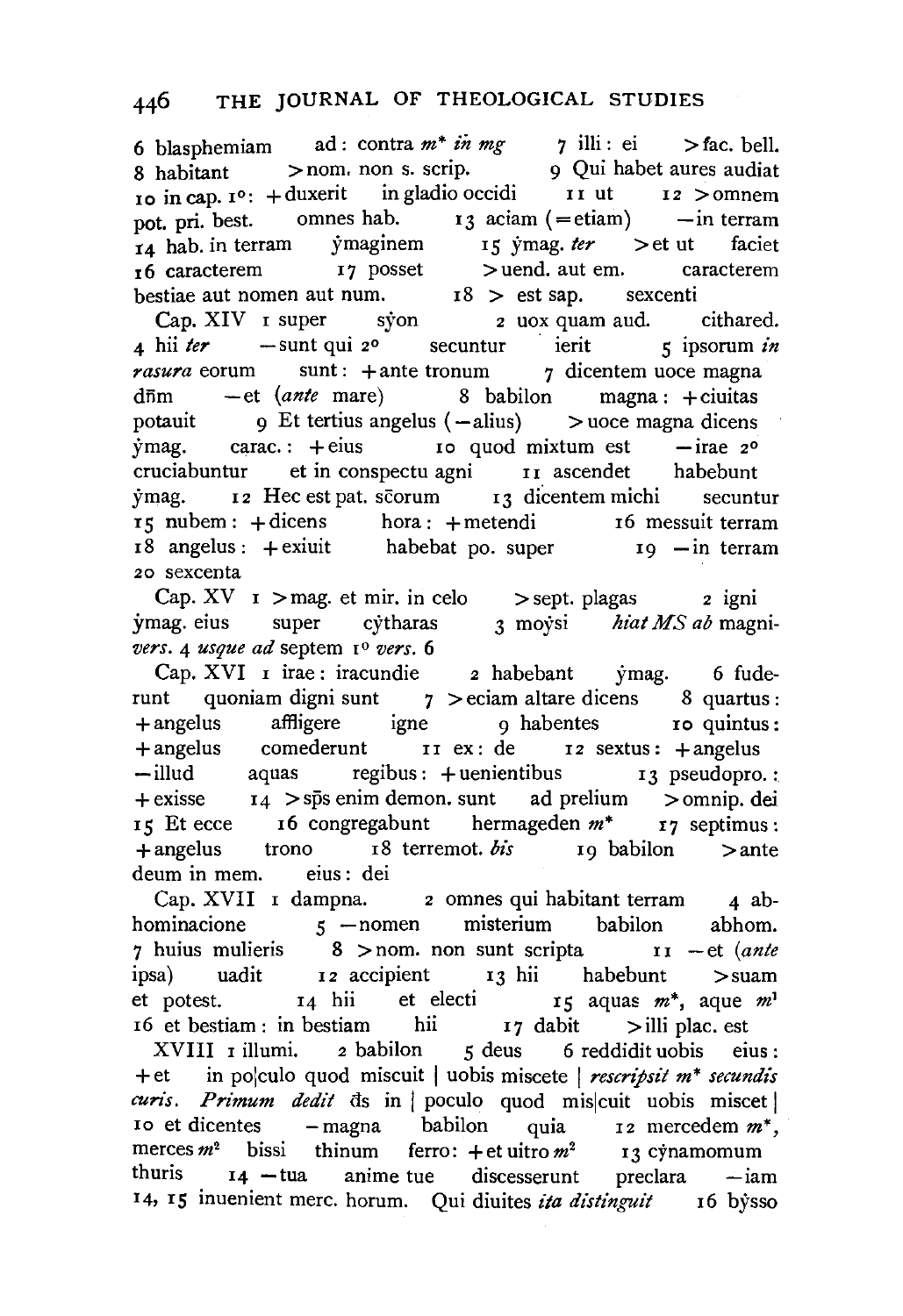<sup>I</sup>7 omnis nauigat naute qui in mare op. 19 et dicentes 20 Exultate super earn celi *m2*  et sci apostoli  $2I$  mari babilon  $-\text{i}$ am cythared. 23 quia 2o: et <sup>I</sup>8 et dicentes  $22$  artis : ars  $m<sup>2</sup>$ 

 $XIX$  I tubarum salus: laus 2 >uera sunt et iust. iud.  $4$  > XXIIII sen. cecid.  $et$  + in facies suas tronum amen et allel. 5 trono 6 tube 7 quia : quoniam 8 byssino splendente candido  $\alpha$  dixit *bis*  $\alpha$  io dixit  $\alpha$  is  $\alpha$  -uocatur in iusticia 13 ueste aspersa uocabatur I4 byssino alba mundo *Totum vers.* I5 *ponit post vers.* I6 *libran"us noster cuius rei gratia nescio, nee mutavit ordinem corrector* I 5 eas ferrea : +et tanquam uas fictile confringentur — irae I7 unum: alium qui uol. I8 et et carn. eq. et mag. I9 cum cum illo 20 appre. cum ilia adorauerunt ymag. hii 2I ore eius Cap. XX I alium angelum cathenam 2 appre. sathanas 3 super eum tempere 4 ymag. neque accep. 5 Ceteri non m. non (sic) 6 om. et sanctus (suppl, m<sup>1</sup>) hiis 7 sathanas m. non  $(sic)$  6 *om.* et sanctus  $(suppl, m<sup>1</sup>)$  hiis 8 diabolus et sed. m<sup>\*</sup>, quod ipse correxit in et seducet (-diabolus) prelium arena 9 circui. Et exiuit ignis de celo a deo 10 pseudoprophete sunt r I tronum conspectu *quod ipse correxit in* aspectu in eis I 2 troni hiis I 3 mortuos i<sup>o</sup> + suos infernus *om*. mortuos (supplevit m<sup>1</sup>) ipso m<sup>\*</sup>, ipsis m<sup>1</sup> I4 >Et mors et infernus *om.* stagnum ignis 2o

Cap. XXI 2 ierus. *om.* nouam de celo : a deo para. *ita disting.*   $3 \text{ trono}$  cum illis > eorum erit  $4$  > cla. erit ultra neque dolor quia: que 5 trono dicit: dixit michi 6 om. Factum est alpha et w 8 fornicariis ydolatris 9 uenit : +ad me *m2* Io ierus. n lapis iasp. cristallum I2 angelos *m\*,*  angulos *m2* I4 duodecim *alt.* : scripta et agni I 5 arundinem metiret 16 *om.* Et ro *om.* et mensus *lapsu, supplevit* m2 arund.: +aurea *m<sup>2</sup> om*. milia 17 muros 18 - iaspide mundo 1<sup>0</sup> : +erat m2 similis m2 I9 et fund. *(sed* et *erasum)* ornata *in rasura scriptum: primum fuit* formata terceus m<sup>\*</sup>, tercius m<sup>1</sup> calcedonius quatus *m\*,* quartus *m'* smar. crisolitus berillus crissoprassus iacinctus ametistus 2 I platee 2 2 *om.* deus 23 neque: et illuminabit 24 in lumine affer. 26 affer. 27 in illam aliquid abhom. et agni

Cap. XXII I flumen uiue  $m^*$ , uite  $m^2$  cristallum procedens a affer. fruct. xII. Per menses sing. *ita disting*. 3 et *sec.* : set 2 affer. fruct. XII. Per menses sing. *ita disting*. 3 et *sec.* : set<br>illi : ei *A* nom eius + scriptum eorum suis illi : ei 4 nom. eius : +scriptum eorum : suis  $5 > \text{non}$ <br>erit ultra – lumine *alt* illuminabit 6 > sunt et uera illuminabit 6 > sunt et uera 7 - Et uelociter : uelo. *in rasura alterius* uenio uerba prophete (corr. ipse -tie) huius (-libri) 8 >hec michi 9 dixit feceris: